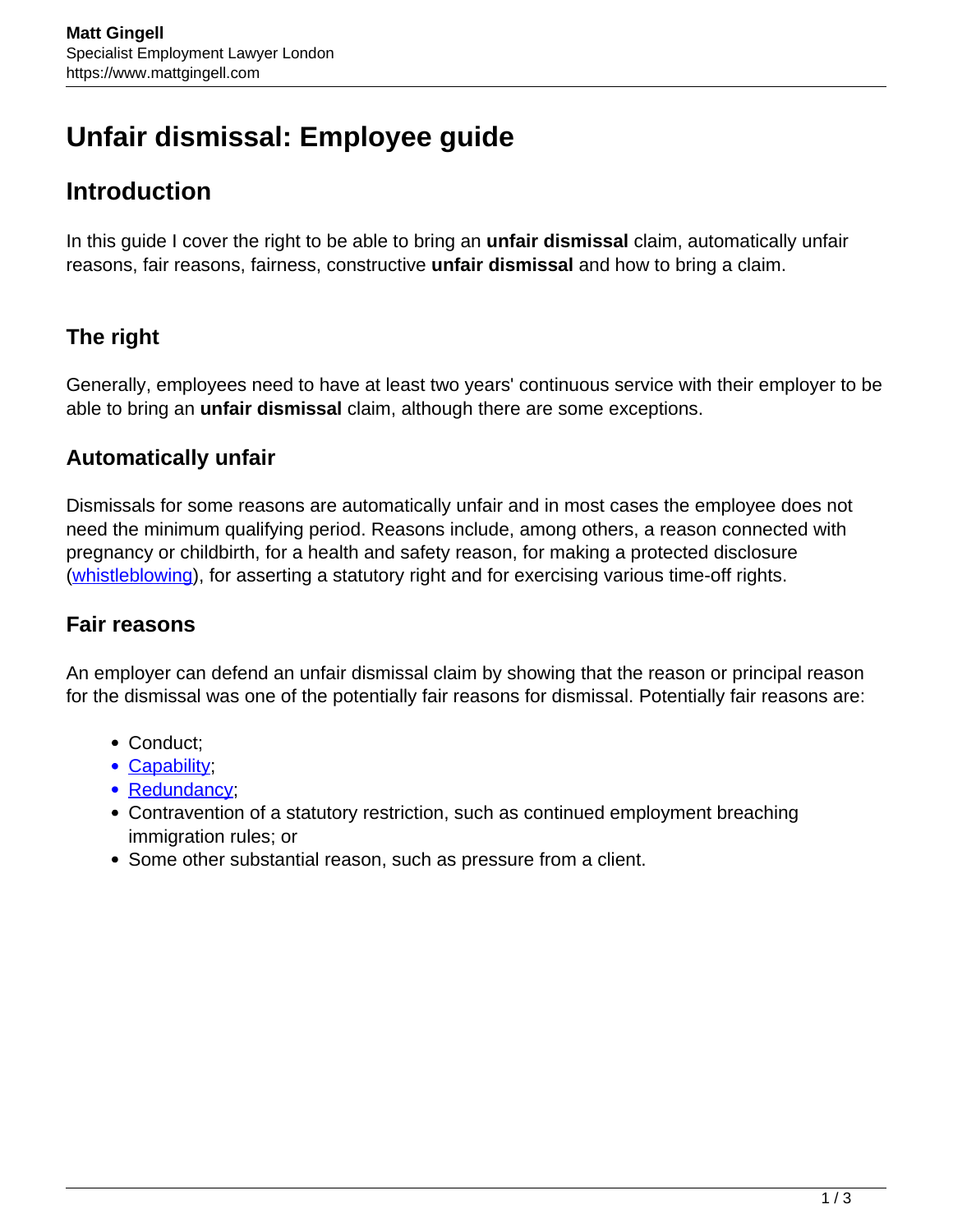#### **Fairness**

Once the employer has established a fair reason for the dismissal the employment tribunal has to decide whether the employer acted reasonably in dismissing the employee for that reason. What is reasonable will depend on the reason for dismissal and the particular case.

#### **Constructive unfair dismissal**

Employees in certain cases could resign and claim constructive **unfair dismissal**. To succeed in the claim an employee would need to have resigned swiftly as a result of a fundamental breach of the employment contract, such as a breach of a key express term or a key implied term.

#### **Bringing a claim**

Before bringing a claim you would need to follow the Advisory, Conciliation and Arbitration Services (Acas) early conciliation process.

A claim for **unfair dismissal** must usually be filed with the employment tribunal within three months (less a day) from when the employment ends and that is subject to the rules for extending time for early conciliation.

The maximum compensation award in most cases is the lower of 52 weeks' pay or the fixed current cap, currently being £93,878.

This guide is intended for guidance only and should not be relied upon for specific advice.